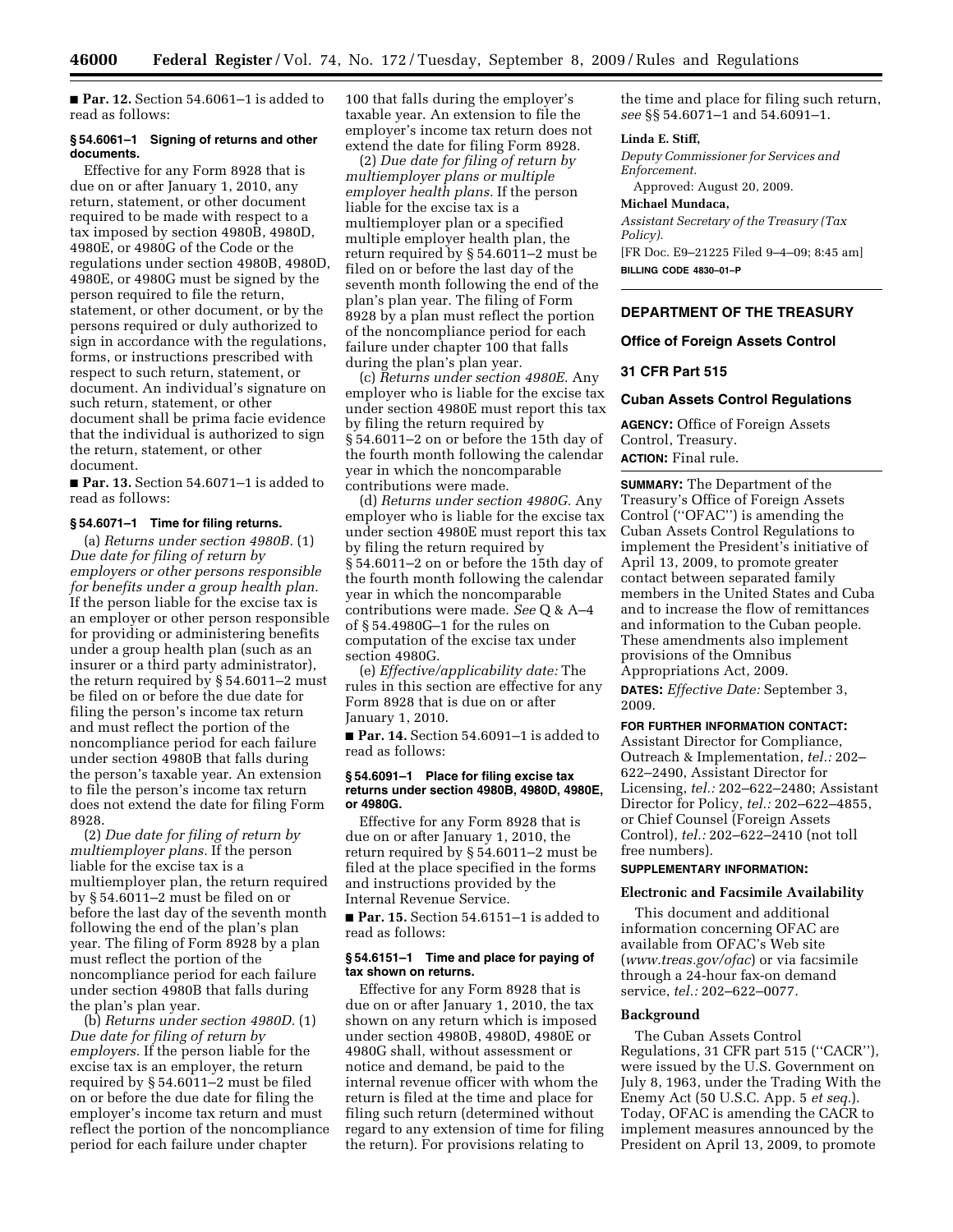greater contact between separated family members in the United States and Cuba and to increase the flow of remittances and information to the Cuban people. OFAC also is amending the CACR to implement certain provisions of the Omnibus Appropriations Act, 2009 (Pub. L. 111– 8, 123 Stat. 524) (''Appropriations Act''), as well as to make certain technical and conforming changes.

*Travel to visit close relatives in Cuba.*  Sections 515.560 and 515.561 are amended to make a number of changes to the rules regarding travel-related transactions incident to visiting relatives in Cuba. Pursuant to July 2004 amendments to the CACR, and prior to March 11, 2009, OFAC issued specific licenses on a case-by-case basis to persons subject to the jurisdiction of the United States for visits, no more than once every three years and for a period not to exceed 14 days, to a member of the person's ''immediate family'' (defined as any spouse, child, grandchild, parent, grandparent, or sibling of the traveler or the traveler's spouse, as well as any spouse, widow, or widower of any of the foregoing) who was a national of Cuba. A licensed traveler was authorized to spend up to \$50 a day for living expenses in Cuba and an additional \$50 per trip to cover transportation-related expenses within Cuba as necessary. Any individual accompanying a licensed family traveler had to separately qualify for a family travel specific license. Also pursuant to the July 2004 amendments to the CACR, and prior to March 11, 2009, persons subject to the jurisdiction of the United States who wished to visit a family member who was not a national of Cuba (*e.g.,* a U.S. national traveling in Cuba pursuant to an OFAC license) had to obtain a specific license that would only be issued in certain exigent circumstances.

In response to Section 621 of the Appropriations Act, which prohibited the expenditure of Fiscal Year 2009 appropriated funds to administer, implement, or enforce the July 2004 CACR amendments related to family travel, OFAC issued a general license and a new statement of specific licensing policy on its Web site. These new provisions, which were issued on March 11, 2009, reverted to the family travel policy that had been in place immediately prior to the July 2004 amendments. This March 11 general license authorized one trip per year to visit a broader category of ''close relatives'' (including, for example, aunts, uncles, cousins, and second cousins) who were nationals of Cuba. The March 11 general license contained

no limit on the duration of such a visit and increased the authorized expenditures in Cuba to match the expenditures allowed for all other authorized categories of travel—the current State Department per diem for Havana (for use anywhere in Cuba) plus amounts for additional transactions directly incident to visiting close relatives in Cuba. The general license also authorized family travelers to be accompanied by persons who share a common dwelling as a family with them. For visits to family who were not nationals of Cuba, the March 11 statement of specific licensing policy provided for case-by-case authorization of visits to the broader category of ''close relatives'' without the former exigent circumstances limitation.

OFAC is amending section 515.561 to reflect the March 11 general license issued on OFAC's Web site and to further expand this authorization by removing the once per year frequency limitation, so that family travelers can now visit their close relatives as often as they wish. OFAC also is extending this authorization to close relatives of U.S. Government employees assigned to the U.S. Interests Section in Havana. Accordingly, prior paragraph (a) of section 515.561 is replaced by two new general licenses. New paragraph (a)(1) of section 515.561 contains a general license authorizing the travel-related transactions set forth in section 515.560(c) and additional transactions that are directly incident to visiting a close relative who is a national of Cuba, as that term is defined in section 515.302. New paragraph (a)(2) of section 515.561 provides this same authorization for visits to a close relative who is a U.S. Government employee assigned to the U.S. Interests Section in Havana.

The term ''close relative'' is defined in new section 515.339 as any individual related to a person by blood, marriage, or adoption who is no more than three generations removed from that person or from a common ancestor with that person. Both new general licenses contained in paragraphs (a)(1) and (a)(2) of section 515.561 authorize persons who share a common dwelling as a family with a licensed family traveler to accompany the licensed traveler on a family visit.

OFAC also is amending section 515.561 to reflect the March 11 statement of specific licensing policy published on OFAC's Web site with respect to visits to family members who are not nationals of Cuba. Accordingly, the specific licensing policy in paragraph (b) of section 515.561 is amended to apply to visits to ''close

relatives'' (as defined in new section 515.339) and to remove the requirement that certain exigent circumstances must exist for a license to be issued.

OFAC is amending section 515.560(c)(2) by removing the \$50 per day limit on living expenses in Cuba, as well as the \$50 per trip limit on transportation-related expenses within Cuba, that formerly applied to licensed family visits. New section  $515.560(c)(2)$ authorizes all transactions ordinarily incident to travel anywhere in Cuba, including payment of living expenses and the acquisition in Cuba of goods for personal consumption there, that do not exceed the ''maximum per diem rate,'' as established by the Department of State for Havana, Cuba, in effect at the time travel to Cuba takes place. The current ''maximum per diem rate'' may be found on the Department of State's Office of Allowances Web site (*http:// aoprals.state.gov*). Nothing in these amendments authorizes the importation into the United States of any merchandise purchased or otherwise acquired in Cuba. The Commerce Department's Bureau of Industry and Security is separately amending its regulations to remove the weight restriction on authorized baggage carried by travelers to Cuba.

*Remittances to nationals of Cuba.*  Prior to these amendments, remittances from persons subject to the jurisdiction of the United States to nationals of Cuba were limited to ''immediate family'' of the remitter and capped at \$300 per recipient household in any consecutive three-month period. OFAC is amending paragraph (a) of section 515.570 to remove all limitations on the amount and frequency with which persons subject to the jurisdiction of the United States may make authorized remittances to nationals of Cuba and to expand the category of permitted recipients to ''close relatives,'' as defined in new section 515.339. These amendments do not affect the prohibition on remittances to a ''prohibited official of the Government of Cuba'' or a ''prohibited member of the Cuban Communist Party.'' The definitions of those terms have been moved to new sections 515.337 and 515.338, respectively. The general license that existed in paragraph (a) prior to these amendments authorizing periodic \$300 remittances from a blocked account to a recipient in a third country in whose name, or for whose beneficial interest, the account is held has been moved to paragraph (c).

OFAC is amending paragraph (b) of section 515.570, which authorizes two separate one-time emigration-related remittances, to increase the value limit of each of these remittances from \$500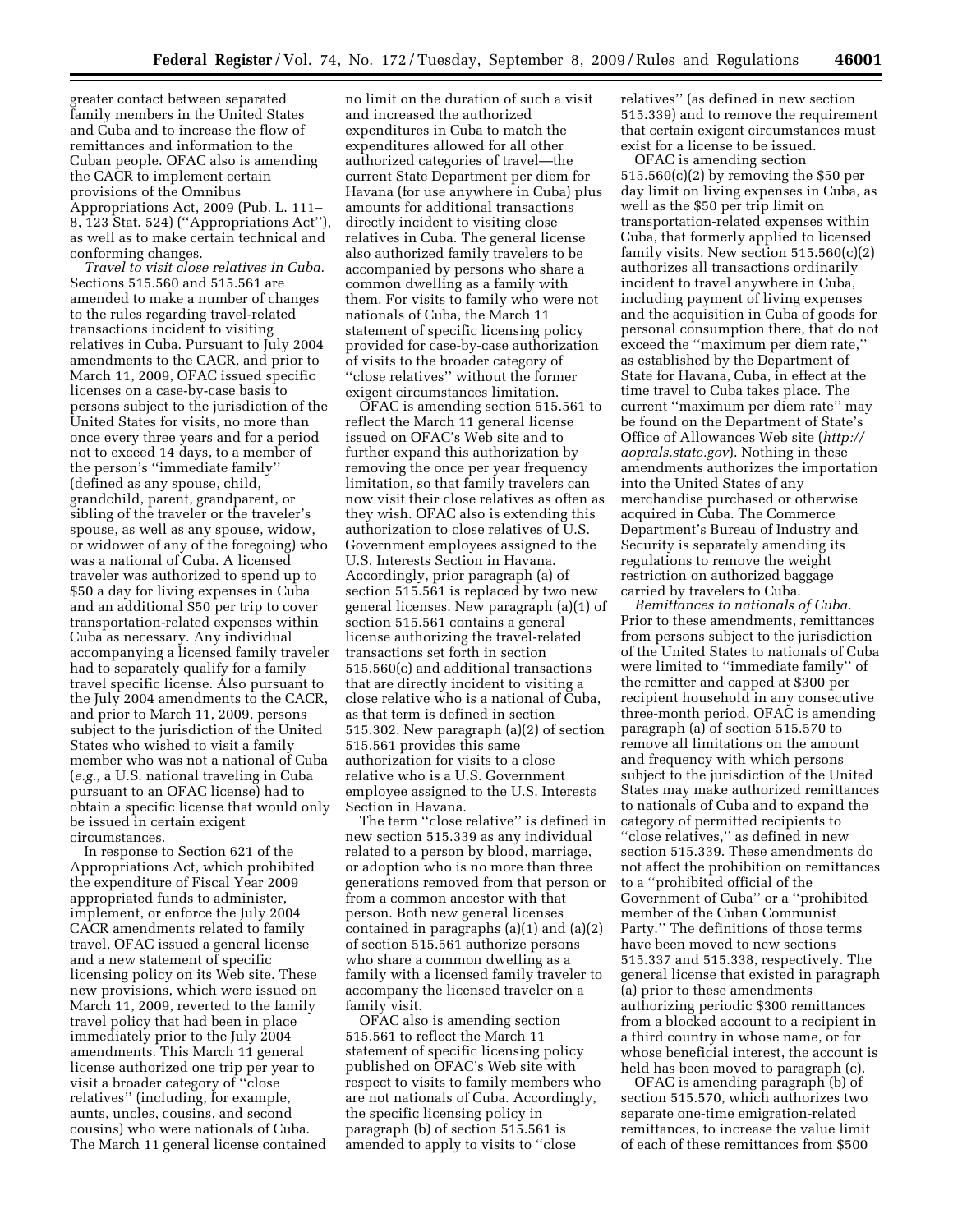to \$1,000. This change is being made to reflect increases in emigration-related expenses since the original \$500 caps were set in 1991.

To track the amendments to paragraphs (a) and (b) of section 515.570, and subject to certain conditions, OFAC is amending paragraph (c) of section 515.570 to authorize unlimited remittances from an inherited blocked account in a banking institution in the United States to the account holder if s/he is a close relative of the decedent, as defined in new section 515.339, as well as limited emigration-related remittances from inherited blocked accounts. As noted above, amended paragraph (c) also authorizes remittances of up to \$300 in any consecutive three-month period from any blocked account (including an account with funds other than inherited funds) to a Cuban national in a third country who is an individual in whose name, or for whose beneficial interest, the account is held.

OFAC also is amending paragraph  $(c)(4)(i)$  and paragraph  $(d)(2)$  of section 515.560. The changes to paragraph (c)(4)(i) of section 515.560 increase from \$300 to \$3,000 the total amount of family remittances an authorized traveler may carry to Cuba. The changes to paragraph (d)(2) of section 515.560 increase from \$300 to \$3,000 the amount of funds received as remittances that a national of Cuba departing the United States may carry.

*Remittance-related transactions by banks and other depository institutions.*  A new general license in amended paragraph (a)(3) of section 515.572 authorizes depository institutions to act as forwarders for remittances. A depository institution, as defined in section 515.333, no longer needs specific authorization from OFAC to provide services as a remittance forwarder. However, depository institutions and licensed remittance forwarders are required to collect from persons who use their services information showing compliance with the remittance provisions in this part. Depository institutions are permitted to set up testing arrangements and exchange authenticator keys with Cuban financial institutions to forward remittances authorized by or pursuant to section 515.570 but may not open or use direct correspondent accounts of their own with Cuban financial institutions.

*Certain telecommunications services, contracts, related payments, and travelrelated transactions authorized.* OFAC is making substantial revisions to section 515.542 to implement the President's directive related to

increasing the flow of information to the Cuban people. Paragraph (b) is amended to authorize all transactions, including but not limited to payments, incident to the provision of telecommunications services between the United States and Cuba, the provision of satellite radio or satellite television services to Cuba, or the entry into and performance under roaming service agreements with telecommunications services providers in Cuba, by a telecommunications services provider that is a person subject to U.S. jurisdiction. Former paragraph (c), which set forth a case-by-case licensing policy for payments to Cuba for authorized telecommunications services, is removed in light of paragraph (b)'s new general license authorizing such payments. Paragraph (b) does not authorize the entry into or performance of a contract with or for the benefit of any particular individual in Cuba or any transactions incident to the establishment of facilities to provide telecommunications services linking the United States and Cuba or third countries and Cuba. These activities are covered instead by new paragraphs (c),  $(d)(1)$ , and  $(d)(2)$ .

New paragraph (c) of section 515.542 authorizes all persons subject to U.S. jurisdiction to enter into, and make payments under, contracts with non-Cuban telecommunications services providers, or particular individuals in Cuba, for services provided to particular individuals in Cuba, such as a contract for cellular telephone service for a phone owned and used by a particular individual in Cuba, provided that the individual is not a prohibited official of the Government of Cuba or a prohibited member of the Cuban Communist Party, as defined in sections 515.337 and 515.338, respectively. The authorization in new paragraph (c) includes, but is not limited to, payment for activation, installation, usage (monthly, pre-paid, intermittent, or other), roaming, maintenance, and termination fees.

Newly added paragraph (d)(1) of section 515.542 contains a general license authorizing transactions incident to the establishment of facilities to provide telecommunications services linking the United States and Cuba, including but not limited to fiberoptic cable and satellite telecommunications facilities. Newly added paragraph (d)(2) provides a statement of specific licensing policy with respect to transactions incident to the establishment of facilities to provide telecommunications services linking third countries and Cuba, including but not limited to fiber-optic cable and satellite facilities, provided that such facilities are necessary to provide

efficient and adequate telecommunications services between the United States and Cuba. Additional newly added paragraphs set out certain reporting requirements and clarifications.

Travel-related transactions incident to these new authorizations in section 515.542 are addressed by amendments to sections 515.564 and 515.533. New paragraph (a)(3) of section 515.564 provides a general license authorizing, with certain conditions, the travelrelated transactions set forth in section 515.560(c) and additional transactions that are directly incident to participation in professional meetings for the commercial marketing of, sales negotiation for, or performance under contracts for the provision of the telecommunications services, or the establishment of facilities to provide telecommunications services, authorized by the general licenses in section 515.542. With respect to those commercial telecommunications transactions that will require Commerce-authorized exports of telecommunications-related items, new paragraph (f) of section 515.533 provides a general license authorizing, with certain conditions, the travelrelated transactions set forth in section 515.560(c) and additional transactions that are directly incident to the commercial marketing, sales negotiation, accompanied delivery, or servicing in Cuba of telecommunications-related items that have been authorized for commercial export or re-export to Cuba by the Department of Commerce.

*Travel-related transactions incident to agricultural and medical sales authorized.* OFAC is amending section 515.533 of the CACR to add new paragraph (e) authorizing certain travelrelated transactions (former paragraph (e) has been redesignated as paragraph (g)). Pursuant to Section 620 of the Appropriations Act, which amended section 910(a) of the Trade Sanctions Reform and Export Enhancement Act of 2000 (22 U.S.C. 7209(a)), new paragraph (e) contains a general license authorizing, with certain conditions, the travel-related transactions set forth in section 515.560(c) and additional transactions that are directly incident to the commercial marketing, sales negotiation, accompanied delivery, or servicing in Cuba of agricultural commodities, medicine, or medical devices that appear consistent with the export or re-export licensing policy of the Department of Commerce.

*Authorization of most transactions of Cuban nationals lawfully present in the United States in a non-visitor status.*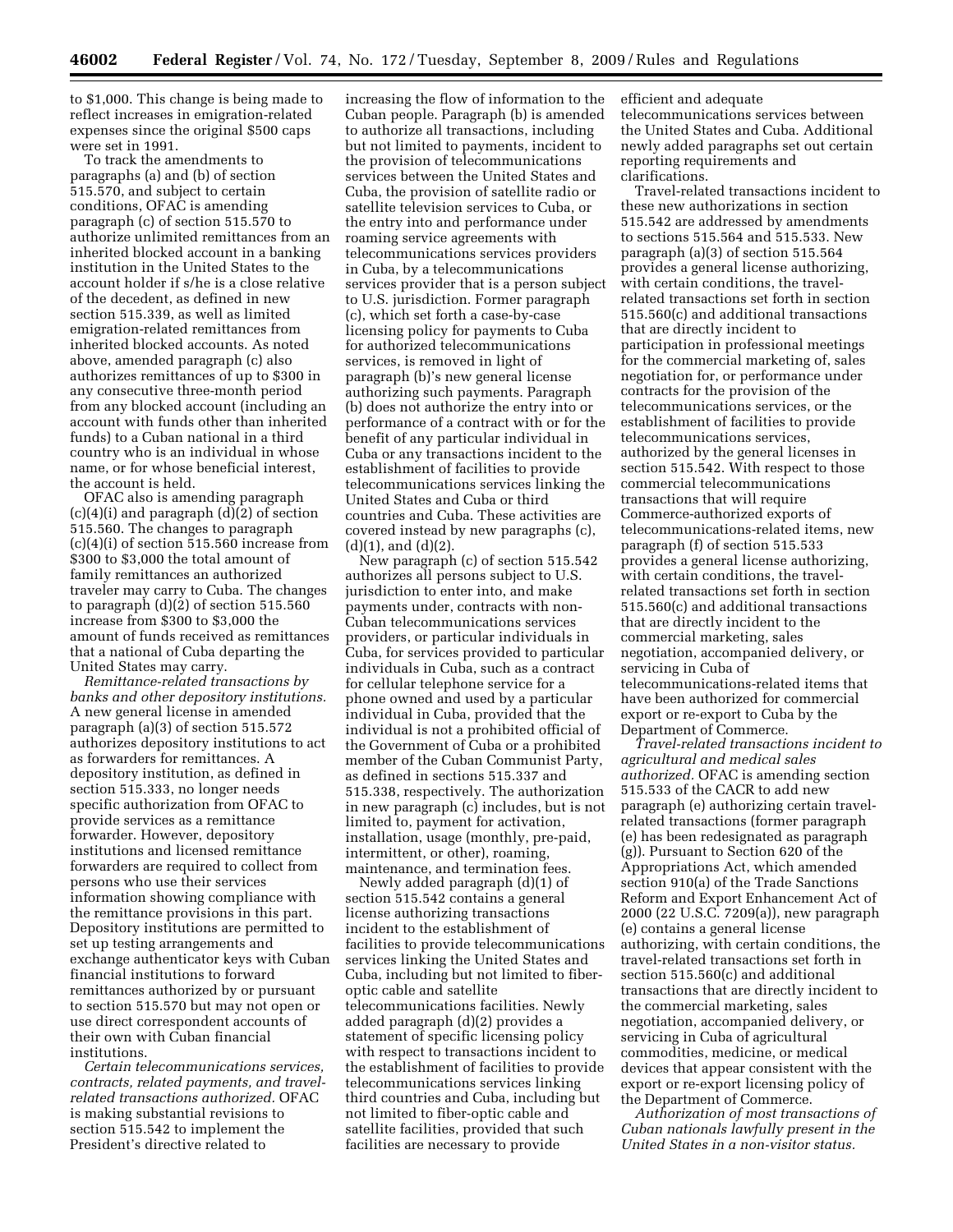Amendments to the CACR published March 24, 2003 (68 FR 14141), added a new general license at paragraph (c) of section 515.505 authorizing most transactions with Cuban national individuals who are granted humanitarian or other parole into the United States and remain in the United States pursuant to that grant of parole. This general license was intended to apply to all Cuban nationals who are lawfully present in the United States other than those who are in the United States on a temporary basis (*e.g.,* an individual on a non-immigrant visa valid only for a specified period). The requirement that a Cuban national individual be paroled into the United States in order to be covered by the general license resulted in the unintended exclusion of Cuban national individuals who are lawfully present in the United States in a non-visitor status but who are not in a paroled status (*e.g.,*  those granted refugee status).

OFAC is amending paragraph (c) of section 515.505 to eliminate this unintended limitation by replacing the requirement that the individual be a national of Cuba ''who has been paroled into the United States'' with a requirement that the individual be a national of Cuba ''who is lawfully present in the United States in a nonvisitor status.'' A sentence is added to paragraph (c) explaining that the term *non-visitor status* does not apply to an individual who is present in the United States on a non-immigrant visa valid only for a specified period of time. Conforming amendments are made to paragraph (e)(2), which contains an example of the application of the paragraph (c) general license.

*Additional forms of evidence accepted with applications for specific licenses unblocking Cuban nationals permanently resident outside of Cuba.*  Former paragraph (b) of section 515.505 contained a statement of licensing policy pursuant to which OFAC would issue a specific license unblocking a Cuban national who had taken up permanent residence in a third country. Historically, OFAC required that a Cuban national obtain a permanent residence status recognized by the government of the relevant third country in documents issued by that government. Accordingly, former paragraph (b) required the submission of at least two documents from a list of qualifying documents issued by that third-country government showing permanent resident status.

In recent years, OFAC increasingly has had to address situations where Cuban nationals have permanently left Cuba, and in some cases have lived

outside of Cuba for many years, but are unable to provide the type or quantity of evidence required by paragraph (b) of section 515.505. In some of these cases, the relevant foreign government maintains a policy that allows the Cuban national to reside there permanently, but that government does not issue documentation officially recognizing the Cuban national as a ''permanent resident.'' In other cases, the Cuban national may have left Cuba too recently to establish permanent residence in a third country, but other evidence, such as the circumstances under which the Cuban national left Cuba, clearly demonstrates that s/he either does not intend to, or would not be welcome to, return to Cuba. To address the cases that may warrant the issuance of a license but where the applicant cannot meet the evidentiary burden required by former paragraph (b), OFAC is revising that paragraph to allow for increased consideration of, and favorable licensing actions based upon, other evidence.

#### **Public Participation**

Because the amendments of the Regulations involve a foreign affairs function, Executive Order 12866 and the provisions of the Administrative Procedure Act (5 U.S.C. 553) requiring notice of proposed rulemaking, opportunity for public participation, and delay in effective date are inapplicable. Because no notice of proposed rulemaking is required for this rule, the Regulatory Flexibility Act (5 U.S.C. 601–612) does not apply.

#### **Paperwork Reduction Act**

The collections of information related to the Regulations are contained in 31 CFR part 501 (the ''Reporting, Procedures and Penalties Regulations''). Pursuant to the Paperwork Reduction Act of 1995 (44 U.S.C. 3507), those collections of information have been approved by the Office of Management and Budget under control number 1505– 0164. An agency may not conduct or sponsor, and a person is not required to respond to, a collection of information unless the collection of information displays a valid control number.

#### **List of Subjects in 31 CFR Part 515**

Administrative practice and procedure, Banks, Banking, Blocking of Assets, Cuba, Currency, Foreign trade, Imports, Reporting and recordkeeping requirements, Securities, Travel restrictions.

■ For the reasons set forth in the preamble, the Department of the Treasury's Office of Foreign Assets Control amends 31 CFR part 515 as set forth below:

# **PART 515—CUBAN ASSETS CONTROL REGULATIONS**

■ 1. The authority citation for part 515 is revised to read as follows:

**Authority:** 18 U.S.C. 2332d; 22 U.S.C. 2370(a), 6001–6010; 31 U.S.C. 321(b); 50 U.S.C. App 1–44; Pub. L. 101–410, 104 Stat. 890 (28 U.S.C. 2461 note); Pub. L. 104–114, 110 Stat. 785 (22 U.S.C. 6082); Pub. L. 105– 277, 112 Stat. 2681; Pub. L. 106–387, 114 Stat. 1549; Pub. L. 111–8, 123 Stat. 524; E.O. 9193, 7 FR 5205, 3 CFR, 1938–1943 Comp., p. 1174; E.O. 9989, 13 FR 4891, 3 CFR, 1943– 1948 Comp., p. 748; Proc. 3447, 27 FR 1085, 3 CFR, 1959–1963 Comp., p. 157; E.O. 12854, 58 FR 36587, 3 CFR, 1993 Comp., p. 614.

#### **Subpart C—General Definitions**

■ 2. Add § 515.337 to subpart C to read as follows:

#### **§ 515.337 Prohibited officials of the Government of Cuba.**

For purposes of this part, the term *prohibited officials of the Government of Cuba* means Ministers and Viceministers, members of the Council of State and the Council of Ministers; members and employees of the National Assembly of People's Power; members of any provincial assembly; local sector chiefs of the Committees for the Defense of the Revolution; Director Generals and sub-Director Generals and higher of all Cuban ministries and state agencies; employees of the Ministry of the Interior (MININT); employees of the Ministry of Defense (MINFAR); secretaries and first secretaries of the Confederation of Labor of Cuba (CTC) and its component unions; chief editors, editors, and deputy editors of Cuban state-run media organizations and programs, including newspapers, television, and radio; and members and employees of the Supreme Court (Tribuno Supremo Nacional).

 $\blacksquare$  3. Add  $\S$  515.338 to read as follows:

#### **§ 515.338 Prohibited members of the Cuban Communist Party.**

For purposes of this part, the term *prohibited members of the Cuban Communist Party* means members of the Politburo, the Central Committee, Department Heads of the Central Committee, employees of the Central Committee, and secretaries and first secretaries of the provincial Party central committees.

 $\blacksquare$  4. Add § 515.339 to read as follows:

## **§ 515.339 Close relative.**

(a) For purposes of this part, the term *close relative* used with respect to any person means any individual related to that person by blood, marriage, or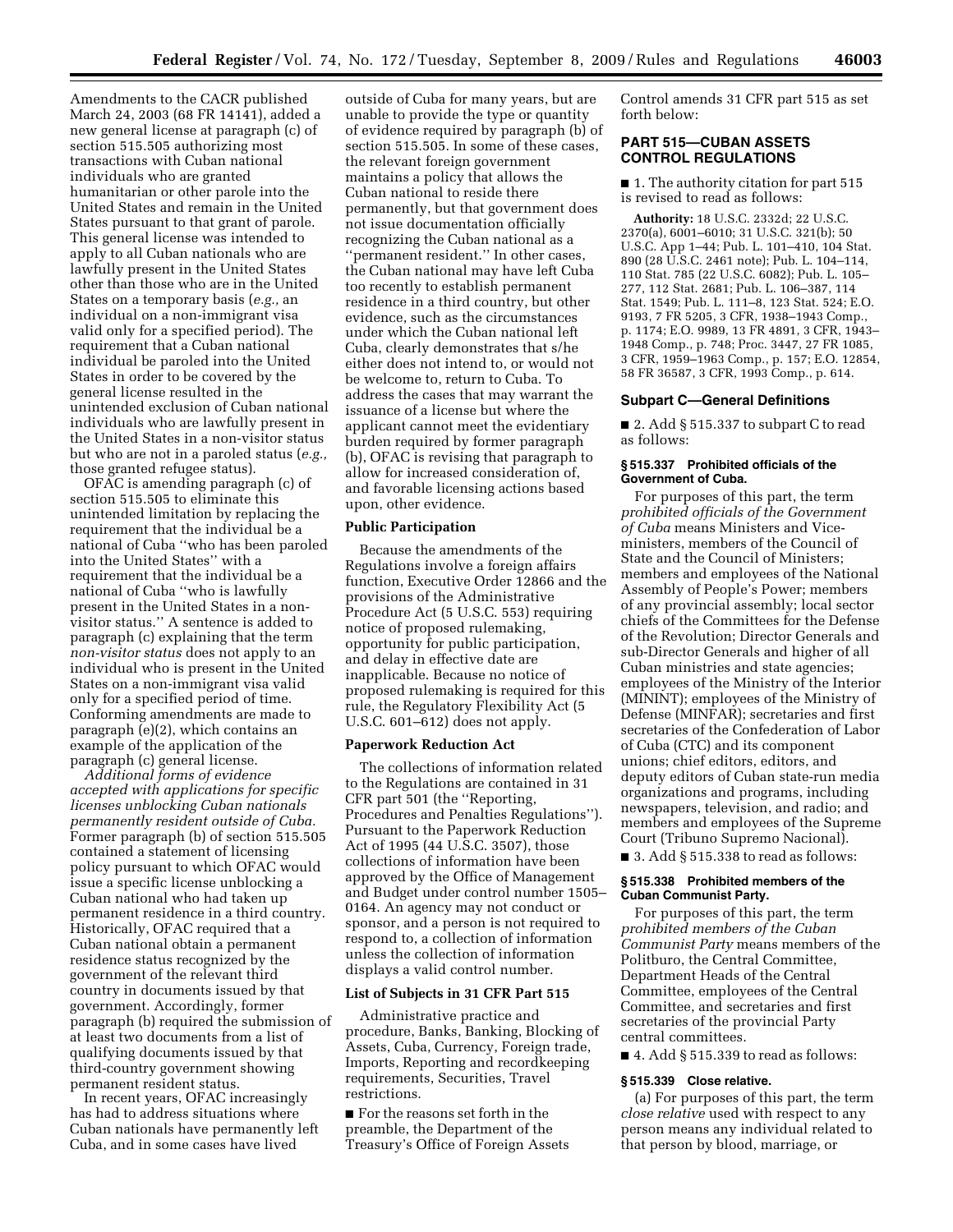adoption who is no more than three generations removed from that person or from a common ancestor with that person.

(b) *Example:* Your mother's first cousin is your close relative for purposes of this part, because you are both no more than three generations removed from your great-grandparents, who are the ancestors you have in common. Similarly, your husband's great-grandson is your close relative for purposes of this part, because he is no more than three generations removed from your husband. Your daughter's father-in-law is not your close relative for purposes of this part, because you have no common ancestor.

#### **Subpart D—Interpretations**

#### **§ 515.411 [Removed and reserved]**

■ 5. Remove and reserve § 515.411.

# **§ 515.418 [Removed and reserved]**

■ 6. Remove and reserve § 515.418.

# **Subpart E—Licenses, Authorizations, and Statements of Licensing Policy**

■ 7. Amend § 515.505 by italicizing the first sentence of paragraph (a) and by revising the section heading, paragraphs (b), (c), and (e)(2), and the notes to paragraphs (a) and (b) to read as follows:

### **§ 515.505 Certain Cuban nationals unblocked; transactions of certain other Cuban nationals lawfully present in the United States.**

 $(a) * * * *$ 

**Note to paragraph (a):** An individual unblocked pursuant to this paragraph does not become blocked again merely by leaving the United States. An individual unblocked national remains unblocked unless and until the individual thereafter becomes domiciled in or a permanent resident of Cuba, meets any of the criteria in § 515.302(a)(2) through (5), or is a ''specially designated national'' of Cuba, as that term is defined in § 515.306 of this part.

(b) *Specific licenses unblocking certain individuals who have taken up permanent residence outside of Cuba.*  Individual nationals of Cuba who have taken up permanent residence outside of Cuba may apply to the Office of Foreign Assets Control to be specifically licensed as unblocked nationals. Applications for specific licenses under this paragraph should include copies of at least two documents issued by the government authorities of the new country of permanent residence, such as a passport, voter registration card, permanent resident alien card, or national identity card. In cases where two of such documents are not available, other information will be

considered, such as evidence that the individual has been resident for the past two years without interruption in a single country outside of Cuba or evidence that the individual does not intend to, or would not be welcome to, return to Cuba.

**Note to paragraph (b):** An individual unblocked pursuant to this paragraph remains unblocked unless and until the individual thereafter becomes domiciled in or a permanent resident of Cuba, meets any of the criteria in  $\S 515.302(a)(2)$  through  $(5)$ , or is a ''specially designated national'' of Cuba, as that term is defined in § 515.306 of this part.

(c) *General license authorizing certain transactions of individuals who are lawfully present in the United States in a non-visitor status.* An individual national of Cuba who is lawfully present in the United States in a non-visitor status is authorized to engage in all transactions available to an unblocked national, as that term is defined in § 515.307 of this part, except that all property in which the individual has an interest that was blocked pursuant to this part prior to the date on which the individual became lawfully present in the United States in a non-visitor status shall remain blocked. Such an individual is further authorized to withdraw a total amount not to exceed \$250 in any one calendar month from any blocked accounts held in the individual's name. For the purposes of this section, the term ''non-visitor status'' does not apply to an individual who is present in the United States on a non-immigrant visa valid only for a specified period of time.

\* \* \* \* \* (e) \* \* \*

(2) *Example 2:* A national of Cuba with a blocked U.S. bank account arrives in the United States without a valid visa but is allowed by the U.S. Government to remain in the United States in a non-visitor status. One year later, he applies for and receives permanent resident alien status. From the date he was permitted to remain in the United States in a non-visitor status until the date he applies for permanent resident alien status, he qualifies for the general license contained in paragraph (c) of this section. During this time he can engage in all transactions as if he is an unblocked national, with the exception that he cannot gain access to his blocked bank account other than to withdraw \$250 each month. Beginning at the point in time when he applies for permanent resident alien status, he is licensed as an unblocked national pursuant to paragraph (a) of this section. At this time, he can apply to OFAC for

a specific license to have his blocked bank account unblocked.

\* \* \* \* \*

 $\blacksquare$  8. Amend § 515.533 by revising the section heading, paragraph (a) introductory text, and the note to paragraph (b), by redesignating existing paragraph (e) as paragraph (g) and revising newly designated paragraph (g), and by adding new paragraphs (e) and (f) to read as follows:

#### **§ 515.533 Transactions incident to exportations from the United States and reexportations of 100% U.S.-origin items to Cuba; negotiation of executory contracts.**

(a) All transactions ordinarily incident to the exportation of items from the United States, or the reexportation of 100% U.S.-origin items from a third country, to any person within Cuba are authorized, provided that:

**Note to paragraph (b):** This paragraph does not authorize transactions related to travel to, from, or within Cuba. See paragraphs (e) and (f) for general licenses, and paragraph (g) for a statement of specific licensing policy, with respect to such transactions.

\* \* \* \* \*

\* \* \* \* \*

(e) *General license for travel-related transactions incident to sales of agricultural commodities, medicine, or medical devices.* The travel-related transactions set forth in § 515.560(c) and additional transactions that are directly incident to the commercial marketing, sales negotiation, accompanied delivery, or servicing in Cuba of agricultural commodities, medicine, or medical devices that appear consistent with the export or re-export licensing policy of the Department of Commerce are authorized, provided that:

(1) The traveler is regularly employed by a producer or distributor of the agricultural commodities, medicine, or medical devices or by an entity duly appointed to represent such a producer or distributor;

(2) The traveler's schedule of activities does not include free time, travel, or recreation in excess of that consistent with a full work schedule; and

(3) The traveler submits to OFAC at least 14 days in advance of each departure to Cuba a written report identifying both the traveler and the producer or distributor and describing the purpose and scope of such travel. Within 14 days of return from Cuba, the traveler shall submit a written report describing the business activities conducted, the persons with whom the traveler met in the course of such activities, and the expenses incurred. Such reports must be captioned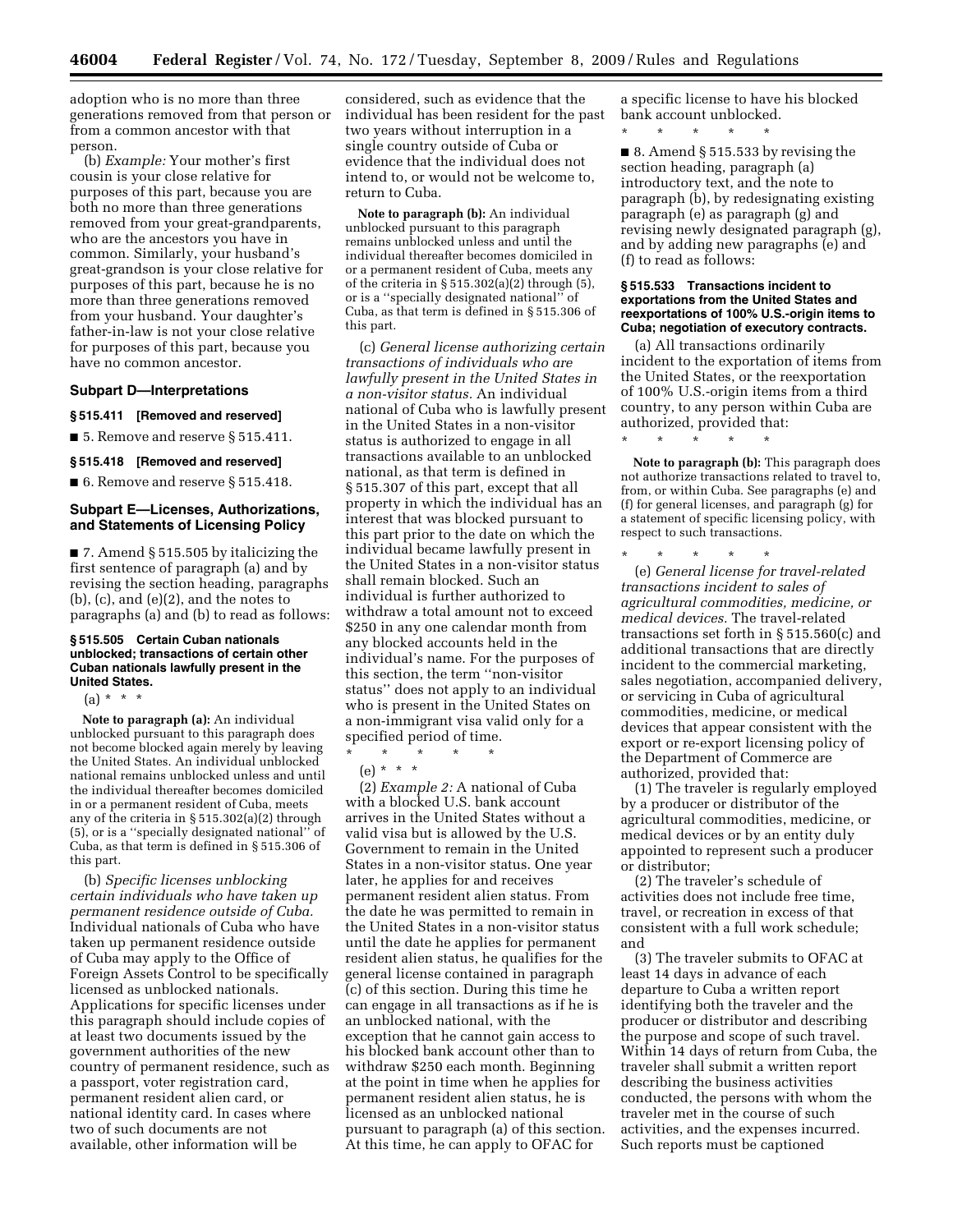''Section 515.533(e) Report'' and faxed to 202/622–1657 or mailed to the Office of Foreign Assets Control, *Attn:*  Licensing Division, 1500 Pennsylvania Avenue, NW., Annex–2nd Floor, Washington, DC 20220. If more than one traveler is traveling on the same trip for or on behalf of the same producer or distributor, one combined pre-trip and one combined post-trip report may be filed covering all such travelers.

(f) *General license for travel-related transactions incident to sales of telecommunications-related items.* The travel-related transactions set forth in § 515.560(c) and additional transactions that are directly incident to the commercial marketing, sales negotiation, accompanied delivery, or servicing in Cuba of telecommunications-related items that have been authorized for commercial export or re-export to Cuba by the Department of Commerce are authorized, provided that:

(1) The traveler is regularly employed by a telecommunications services provider that is a person subject to U.S. jurisdiction or by an entity duly appointed to represent such a provider;

(2) The traveler's schedule of activities does not include free time, travel, or recreation in excess of that consistent with a full work schedule; and

(3) The traveler submits to OFAC at least 14 days in advance of each departure to Cuba a written report identifying both the traveler and the telecommunications services provider that is a person subject to U.S. jurisdiction and describing the purpose and scope of such travel. Within 14 days of return from Cuba, the traveler shall submit a written report describing the business activities conducted, the persons with whom the traveler met in the course of such activities, and the expenses incurred. Such reports must be captioned ''Section 515.533(f) Report'' and faxed to 202/622–1657 or mailed to the Office of Foreign Assets Control, *Attn:* Licensing Division, 1500 Pennsylvania Avenue, NW., Annex–2nd Floor, Washington, DC 20220. If more than one traveler is traveling on the same trip for or on behalf of the same telecommunications services provider that is a person subject to U.S. jurisdiction, one combined pre-trip and one combined post-trip report may be filed covering all such travelers.

(g) *Specific licenses for travel-related transactions incident to exports.*  Specific licenses may be issued on a case-by-case basis authorizing the travel-related transactions set forth in § 515.560(c) and additional transactions that are directly incident to the

marketing, sales negotiation, accompanied delivery, or servicing in Cuba of exports that appear consistent with the export or re-export licensing policy of the Department of Commerce and are not authorized by the general licenses in paragraphs (e) and (f) of this section.

■ 9. Revise § 515.542 to read as follows:

### **§ 515.542 Mail and telecommunicationsrelated transactions.**

(a) All transactions of common carriers incident to the receipt or transmission of mail between the United States and Cuba are authorized.

(b) All transactions, including but not limited to payments, incident to the provision of telecommunications services between the United States and Cuba, the provision of satellite radio or satellite television services to Cuba, or the entry into and performance under roaming service agreements with telecommunications services providers in Cuba, by a telecommunications services provider that is a person subject to U.S. jurisdiction are authorized. This paragraph does not authorize any transactions addressed in paragraphs (c), (d), (f) or (g) of this section, nor does it authorize the entry into or performance of a contract with or for the benefit of any particular individual in Cuba.

(c) All persons subject to U.S. jurisdiction are authorized to enter into, and make payments under, contracts with non-Cuban telecommunications services providers, or particular individuals in Cuba, for telecommunications services provided to particular individuals in Cuba, provided that such individuals in Cuba are not prohibited officials of the Government of Cuba, as defined in § 515.337 of this part, or prohibited members of the Cuban Communist Party, as defined in § 515.338 of this part. The authorization in this paragraph includes, but is not limited to, payment for activation, installation, usage (monthly, pre-paid, intermittent, or other), roaming, maintenance, and termination fees.

(d)(1) *General license for telecommunications facilities linking the United States and Cuba.*  Transactions incident to the establishment of facilities to provide telecommunications services linking the United States and Cuba, including but not limited to fiber-optic cable and satellite facilities, are authorized.

(2) *Specific licenses for telecommunications facilities linking third countries and Cuba.* Specific licenses may be issued on a case-by-case basis authorizing transactions incident

to the establishment of facilities to provide telecommunications services linking third countries and Cuba, including but not limited to fiber-optic cable and satellite facilities, provided that such facilities are necessary to provide efficient and adequate telecommunications services between the United States and Cuba.

(e) Any entity subject to U.S. jurisdiction relying on paragraph (b), (c),  $(d)(1)$ , or  $(d)(2)$  of this section shall notify OFAC in writing within 30 days after commencing or ceasing to offer such services, as applicable, and shall furnish by January 15 and July 15 of each year semiannual reports providing the total amount of all payments made to Cuba or a third country related to any of the services authorized by this section during the prior six months. These notifications and reports must be captioned ''Section 515.542 Notification'' or ''Section 515.542 Report'' and faxed to 202/622–6931 or mailed to the Office of Foreign Assets Control, *Attn:* Policy Division, 1500 Pennsylvania Avenue, NW., Annex–4th Floor, Washington, DC 20220.

(f) For the purposes of this section, the term *telecommunications services*  includes but is not limited to telephone, telegraph, and similar services and the transmission of satellite radio and satellite television broadcasts and news wire feeds.

(g) Nothing in this section authorizes the exportation or re-exportation of any items to Cuba. For the rules related to authorization of exports and re-exports to Cuba, see §§ 515.533 and 515.559 of this part.

(h) For an authorization of travelrelated transactions that are directly incident to the commercial marketing, sales negotiation, accompanied delivery, or servicing in Cuba of telecommunications-related items that have been authorized for commercial export to Cuba by the U.S. Department of Commerce, see § 515.533(f) of this part. For an authorization of travelrelated transactions that are directly incident to participation in professional meetings for the commercial marketing of, sales negotiation for, or performance under contracts for the provision of the telecommunications services, or the establishment of facilities to provide telecommunications services, authorized by paragraphs (b), (c), or (d)(1) of this section, see paragraph  $(a)(3)$  of section 515.564 of this part. Nothing in this § 515.542 authorizes transactions related to travel to, from, or within Cuba.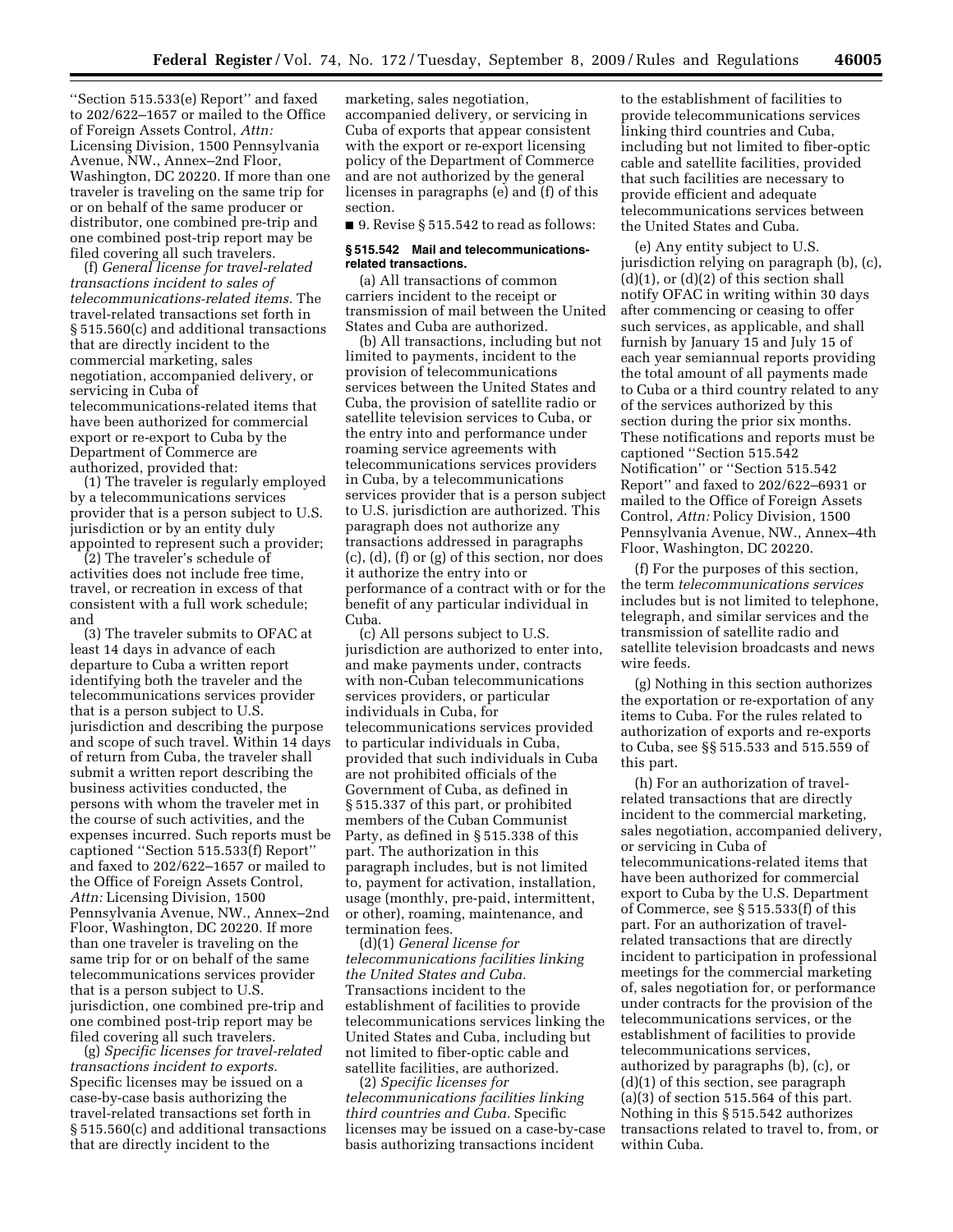#### **§ 515.545 [Amended]**

 $\blacksquare$  10. Amend § 515.545 by removing paragraph (a) and by redesignating paragraphs (b) and (c) as paragraphs (a) and (b), respectively.

■ 11. Amend § 515.560 by removing paragraph (f); by redesignating paragraph (g) as paragraph (f); and by revising paragraphs  $(a)(1)$ ,  $(a)(4)$ ,  $(a)(12)$ ,  $(c)(1)$ ,  $(c)(2)$ ,  $(c)(4)(i)$ , and  $(d)$  to read as follows:

#### **§ 515.560 Travel-related transactions to, from, and within Cuba by persons subject to U.S. jurisdiction.**

 $(a) * * * *$ 

(1) Family visits (general and specific licenses) (*see* § 515.561);

\* \* \* \* \* (4) Professional research and professional meetings (general and specific licenses) (*see* § 515.564); \* \* \* \* \*

(12) Certain export transactions that may be considered for authorization under existing Department of Commerce regulations and guidelines with respect to Cuba or engaged in by U.S.-owned or -controlled foreign firms (general and specific licenses) (*see* §§ 515.533 and 515.559).

- \* \* \* \* \*
- (c) \* \* \*

(1) *Transportation to and from Cuba.*  All transportation-related transactions ordinarily incident to travel to and from (not within) Cuba are authorized.

(2) *Living expenses in Cuba.* All transactions ordinarily incident to travel anywhere within Cuba, including payment of living expenses and the acquisition in Cuba of goods for personal consumption there, are authorized, provided that, unless otherwise authorized, the total for such expenses does not exceed the ''maximum per diem rate'' for Havana, Cuba, in effect during the period that the travel takes place. The maximum per diem rate is published in the Department of State's ''Maximum Travel per Diem Allowances for Foreign Areas,'' a supplement to section 925, Department of State Standardized Regulations (Government Civilians, Foreign Areas), which is available from the Government Printing Office, Superintendent of Documents, P.O. Box 371945, Pittsburgh, PA 1520–7954, and on the Department of State's Office of Allowances Web site (*http:// aoprals.state.gov*).

- \* \* \* \* \*
- $(4) * * * *$

(i) The total of all family remittances authorized by § 515.570(a) does not exceed \$3,000, and

\* \* \* \* \*

(d) A blocked Cuban national permanently resident outside the United States who is departing the United States may carry currency, as that term is defined in paragraph (c)(5) of this section, as follows:

(1) The amount of any currency brought into the United States by the Cuban national and registered with U.S. Customs and Border Protection upon entry;

(2) Up to \$3,000 in funds received as remittances by the Cuban national during his or her stay in the United States; and

\* \* \* \* \*

 $\blacksquare$  12. Revise § 515.561 to read as follows:

# **§ 515.561 Persons visiting close relatives in Cuba.**

(a) *General license.* (1) Persons subject to the jurisdiction of the United States and persons traveling with them who share a common dwelling as a family with them are authorized to engage in the travel-related transactions set forth in § 515.560(c) and additional transactions directly incident to visiting a close relative, as defined in § 515.339 of this part, who is a national of Cuba, as defined in § 515.302 of this part.

(2) Persons subject to the jurisdiction of the United States and persons traveling with them who share a common dwelling as a family with them are authorized to engage in the travelrelated transactions set forth in § 515.560(c) and additional transactions directly incident to visiting a close relative, as defined in § 515.339 of this part, who is a U.S. Government employee assigned to the U.S. Interests Section in Havana.

(b) *Specific licenses.* Specific licenses may be issued on a case-by-case basis authorizing persons subject to the jurisdiction of the United States and persons traveling with them who share a common dwelling as a family with them to engage in the travel-related transactions set forth in § 515.560(c) and additional transactions directly incident to visiting a close relative, as defined in § 515.339 of this part, who is neither a national of Cuba, as defined in § 515.302 of this part, nor a U.S. Government employee assigned to the U.S. Interests Section in Havana.

 $\blacksquare$  13. Amend § 515.564 by adding headings to paragraphs (a)(1) and (a)(2), and by adding new paragraph (a)(3) to read as follows:

### **§ 515.564 Professional research and professional meetings in Cuba.**

(a) \* \* \* (1) *Professional research.*  \* \* \*

(2) *Professional meetings organized by an international professional organization.* \* \* \*

(3) *Professional meetings for commercial telecommunications transactions.* The travel-related transactions set forth in § 515.560(c) and additional transactions directly incident to participation in professional meetings for the commercial marketing of, sales negotiation for, or performance under contracts for the provision of the telecommunications services, or the establishment of facilities to provide telecommunications services, authorized by paragraphs (b), (c), or (d)(1) of § 515.542 of this part by a telecommunications services provider that is a person subject to U.S. jurisdiction are authorized, provided that:

(i) The traveler is regularly employed by a telecommunications services provider that is a person subject to U.S. jurisdiction or by an entity duly appointed to represent such a provider; and

(ii) The traveler's schedule of activities does not include free time, travel, or recreation in excess of that consistent with a full work schedule. \* \* \* \* \*

 $\blacksquare$  14. Revise § 515.570 to read as follows:

#### **§ 515.570 Remittances to Nationals of Cuba.**

(a) *Family remittances authorized.*  Persons subject to the jurisdiction of the United States who are 18 years of age or older are authorized to make remittances to nationals of Cuba who are close relatives, as defined in § 515.339 of this part, of the remitter, provided that:

(1) The remittances are not made from a blocked source. Certain remittances from blocked accounts are authorized pursuant to paragraph (c) of this section;

(2) The recipient is not a prohibited official of the Government of Cuba, as defined in § 515.337 of this part, or a prohibited member of the Cuban Communist Party, as defined in § 515.338 of this part; and

(3) The remittances are not made for emigration-related purposes. Remittances for emigration-related purposes are addressed by paragraph (b) of this section.

(b) *Two one-time \$1,000 emigrationrelated remittances authorized.* Persons subject to the jurisdiction of the United States are authorized to remit the following amounts:

(1) Up to \$1,000 per payee on a onetime basis to Cuban nationals for the purpose of covering the payees'